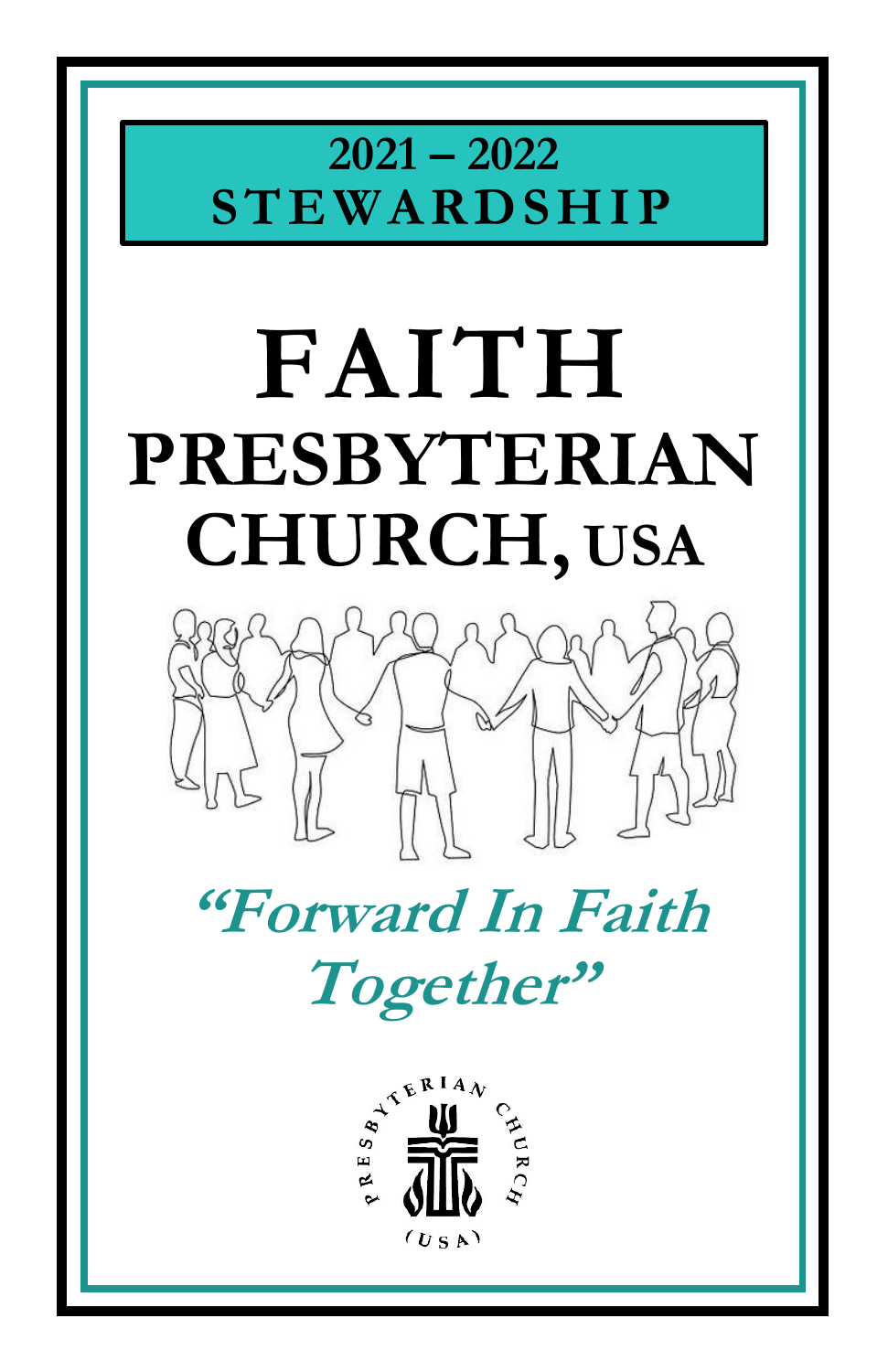#### **"FORWARD IN FAITH TOGETHER"**

During our weekly Services of Worship, we should anticipate hearing ways in which God leads us to be people called to be the living body or community of Jesus Christ stepping forward to serve and worship God and care for all our neighbors.

#### **October 3 – FORWARD IN FAITH TOGETHER Stewardship Focus: We are family**

World Communion Sunday and Celebration of The Lord's Supper

Scripture Readings: Ecclesiastes 3:1-8 and Hebrews 11:1-3, 8, 23, 29-32, 12:1-2

The Rev. Dr. Joel Alvis, Stated Clerk and Mission Coordinator for Cherokee Presbytery will be our preacher for the day.

**Stewardship 2021-22 Kick-Off Celebration with a Family Picnic on the grounds following the Worship Service.**

#### **October 10 - FORWARD IN FAITH TOGETHER Stewardship Focus: Time**

Scripture Readings: Psalm 90:12-17 and Mark 10:17–31

#### **October 17 - FORWARD IN FAITH TOGETHER Stewardship Focus: Talent**

Scripture Readings: Isaiah 53:4-12 and Mark 10:35-45

#### **October 24 - FORWARD IN FAITH TOGETHER Stewardship Focus: Treasure**

Scripture Readings: Psalm 34:1-8 and Mark 10:46-52

#### **October 31 - FORWARD IN FAITH TOGETHER Stewardship Focus: Commitment**

Scripture Readings: Deuteronomy 6:1-9 and Mark 12:28-34

#### **Our 2021 Stewardship Pledge Sunday**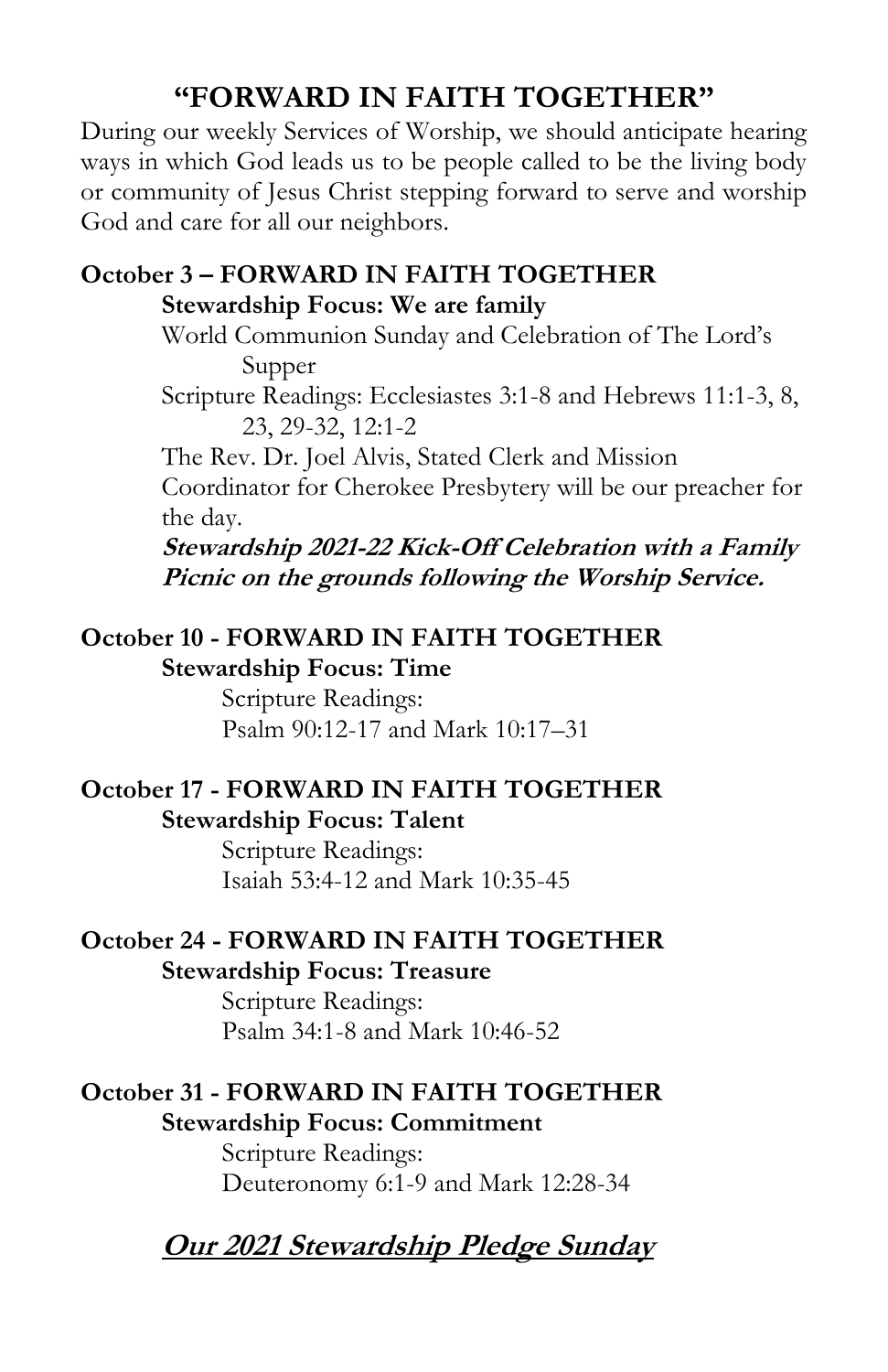#### **STEWARDSHIP CELEBRATION 2021**

This year's Stewardship theme has been "Forward in Faith Together". The experiences of the last year have given new meanings to the word "Together". For most of this year we have been together apart: viewing each other through screens, with our connectedness dependent upon WIFI signals and the gremlins of technology. We have shared each other's joys, pains, and sorrows together, yet from a distance.

For much of the year we have seen our beautiful new church stand empty, ready, yet unable to serve the church community. The collective dreams and excitement for our new building were put on pause by the pandemic. Zoom church with all its' challenges served us well. Yet through this historical time, the family of Faith Presbyterian has continued to serve each other and our community without hesitation. The restrictions and limitations of the last year have not resulted in inactivity or any lessening of our willingness to serve.

Our programs have continued, and some have grown. Making masks, the summer meals program, Habitat for Humanity, support and prayers for each other, have flourished to name a few. Even in the pandemic, the time, talents, and treasure of the Faith Family have been extended in new efforts such as Meals on Wheels, Little Free Library, and a joint ReKindle Grant project, with our Jewish Congregation partners, intended to reach the impoverished elderly in our local community. The Faith Presbyterian Family has been unwavering in its service to their church and to others.

The Faith Family continues to strive to make manifest the calls to action that our faith has taught us.

The programs and efforts of the Faith Presbyterian Family are visible throughout our greater community. We are known as the church that says, "Yes we can." Our collective willingness to give our time, talent and treasure makes an impact both within our church and the greater community in the North Georgia Mountains.

As we emerge together to begin to meet in person, our friendships and family connections will continue to be nurtured and renewed. It is also time to renew our pledges of Time, Talent, and Treasure. Our hope is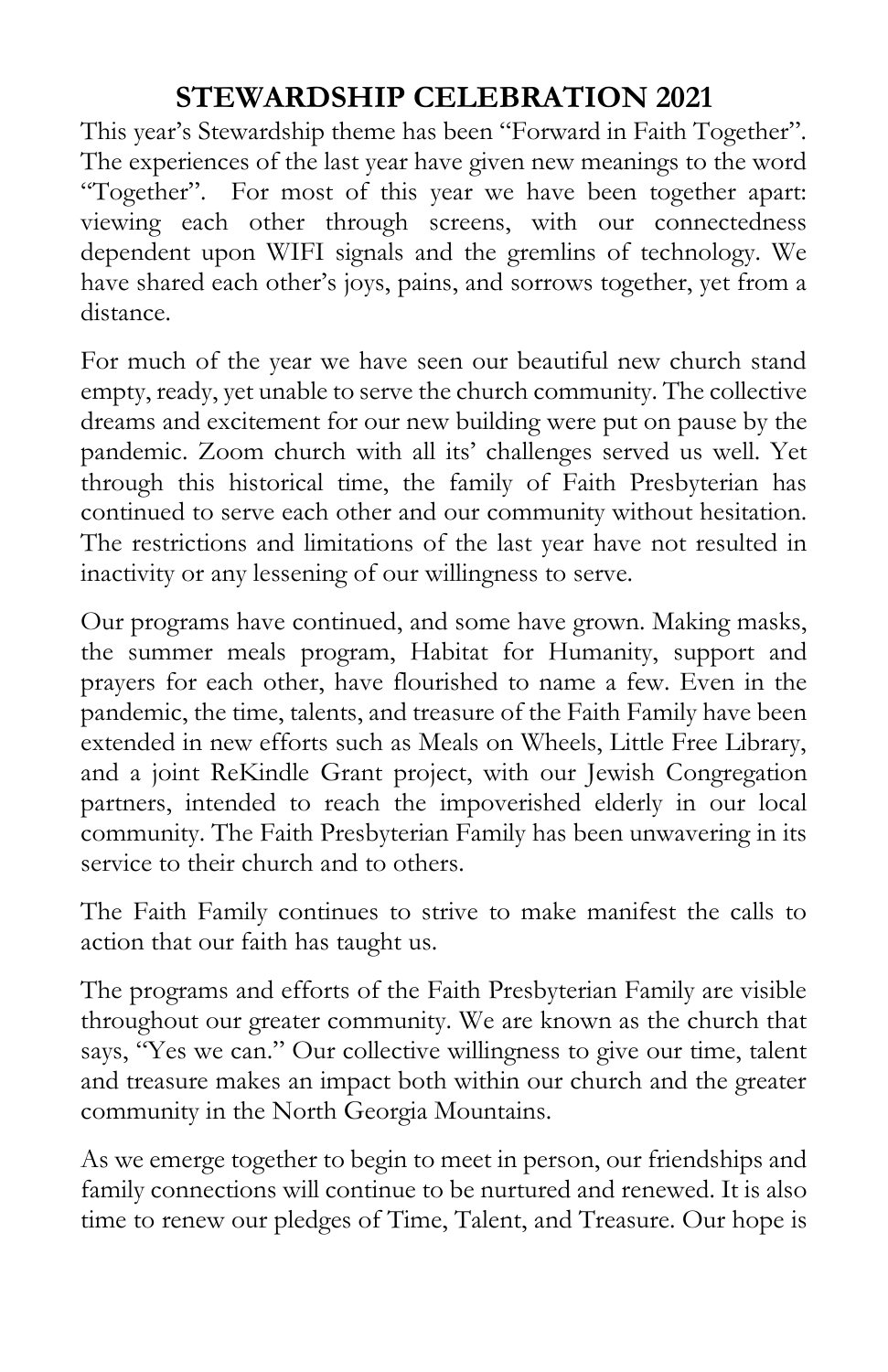that you will be prayerful and generous in your commitments for the coming year.

Your pledge is a vital part of every aspect of the Faith community family's mission.

#### Sincerely **The Stewardship Team.**

Connie Griggs Carol Furtwengler Patty Morris Frances Young Bill Young Steve Williamson



**Our faithful community garden volunteers pictured with a pickup truck half full of huge, sweet potatoes harvested from our garden. This produce is distributed through the Fannin Food Bank.**



**Our ReKindle volunteers twice a month pack nonperishable and fresh produce for distribution to the elderly throughout Fannin County. This is a joint outreach by FPC and the Jewish Congregation of Fannin County.**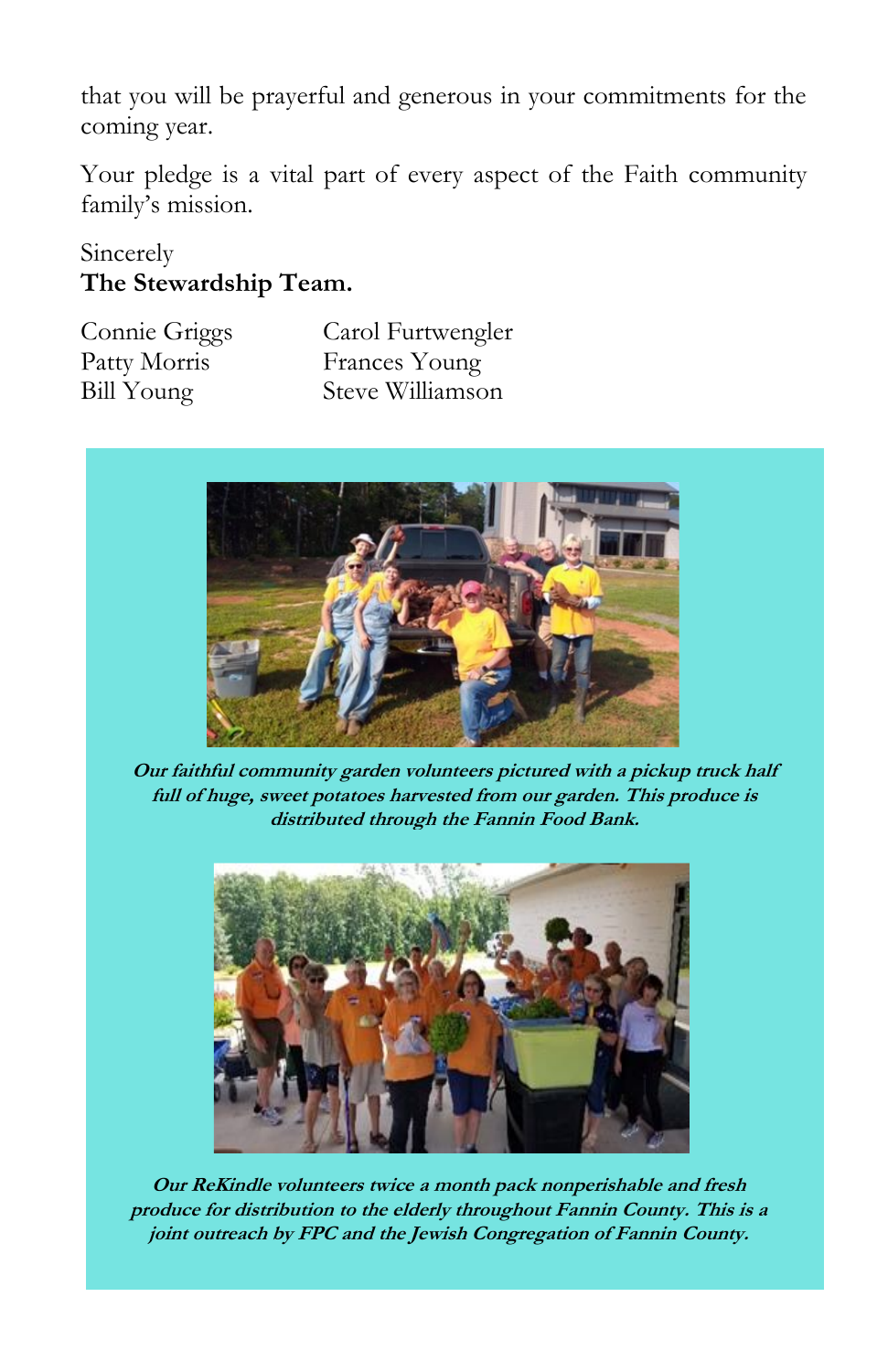

#### **October 2022**

### **"Forward In Faith Together"**

Dear Faith Presbyterian Members and Friends,

Faith's focus theme for this year  $\sim$  "Forward in Faith Together"  $\sim$  is also our theme for the 2021-2022 Stewardship Campaign. I don't know about you, but I find it difficult to believe we are closing in on the end of 2021. It has been a momentous year in that we moved more fully into using our new building and property on Bluebird Road; however, we still have much to do to fully use the building and property as was planned and hoped when this space was still a dream for us.

Here are a few of the highlights of 2021. I say "a few" because the nature of this church, even when we were "closed down" during the pandemic, was to continue to be witnesses of God's love and share God's love with our community and with each other. I know we all give thanks to God for the energy, intelligence, imagination, and love that allowed us to do so, even during a worldwide pandemic, and I thank each of you for the ways in which you played a part in these highlights.

- We opened the building for Sunday morning worship on March 21 for the first time. We began with two services with limited numbers and advance registration and over time we were able to increase the number of attendees. Now, we no longer are limiting the number of attendees or are requiring registration, but we do continue to embrace actions that will keep visitors and each other safe as we negotiate the impact of the pandemic upon our life together.
- The church office in our new building was opened for the first time beginning in July and is staffed Monday-Friday from 9 a.m. to 4 p.m. by our Office Angels.
- We, along with our brothers and sisters in the Jewish Congregation of Blue Ridge, received a ReKindle Grant from Columbia Theological Seminary. That grant has allowed us to distribute food bags to senior citizens in our community and helped support our August Summer Learning Series focused on The Unexpected Faces of Poverty.
- For the first time, our Feed Fannin Garden was planted on our Bluebird property and there was an abundance of corn,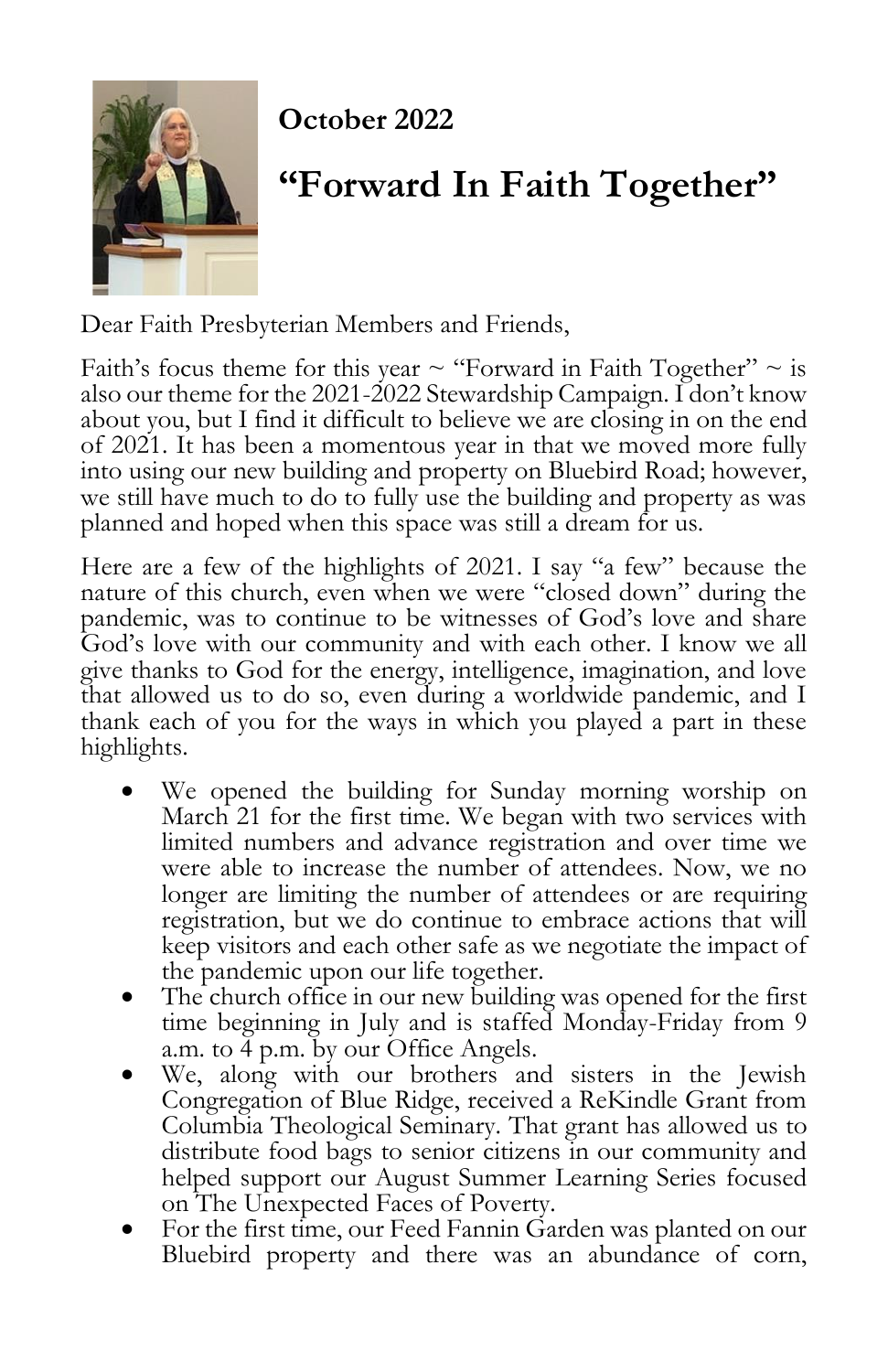cucumbers, and sweet potatoes provided to the food bank at Family Connection to distribute to those who would not otherwise have fresh produce.

- Our beautiful Faith Memorial Garden was planned and constructed and charter member, Hervey Jones's ashes were the first to be interred on Saturday, September 11.
- We continued to maintain both the property and the building with volunteers. The only paid staff were the pastors and the Director of Music.
- We said good-bye to Director of Music, Kathy Wills, as she entered a new season of her life in retirement and welcomed Phillip Mitchell as our new Director of Music.
- We added a camera system to our sound system that enables us to livestream our worship services and other programs and events held in our sanctuary to YouTube and our website.
- We also said good-bye to the Rev. Dr. Jim Simpson as he left FPC to answer God's call to serve as the Interim Pastor at Covenant Presbyterian Church in Marietta.

Obviously, these are just a small sampling of all the things that occurred within the life of this church during 2021. You, no doubt, have those worship and ministry and mission items you would add to this list.

Now we look to the future to a period of transition in the life of our church family. We will be living in what is called an interim time…the time between installed pastors. A Pastor Nominating Committee will be elected by the congregation to search for Faith Presbyterian's next installed pastor. It will be a different time and a time that will require the best we have to give to God, to our community, and to each other.

It is also a time when your commitment of Time, Talent, and Treasure, as a member or friend of Faith Presbyterian Church, continues to be vitally important. There is specific work, in addition to all the worship, ministry, and mission we already do, to be accomplished during this time of transition. You will be hearing more about that in the weeks ahead. My prayer and dream for Faith Presbyterian Church is that we will continue *Forward in Faith Together* ~ forward in our faith in God and his love and grace and mercy for all and forward as the family known as Faith Presbyterian Church.

Each Sunday of October, we will focus on various aspects of worship, ministry, and mission of Faith Presbyterian. I hope you will do all you can to be present, either in person or virtually via livestreaming, for these and all our worship services. The Stewardship Information Packets will be distributed before the worship service on October 3 and will be mailed to those unable to attend in person the next day.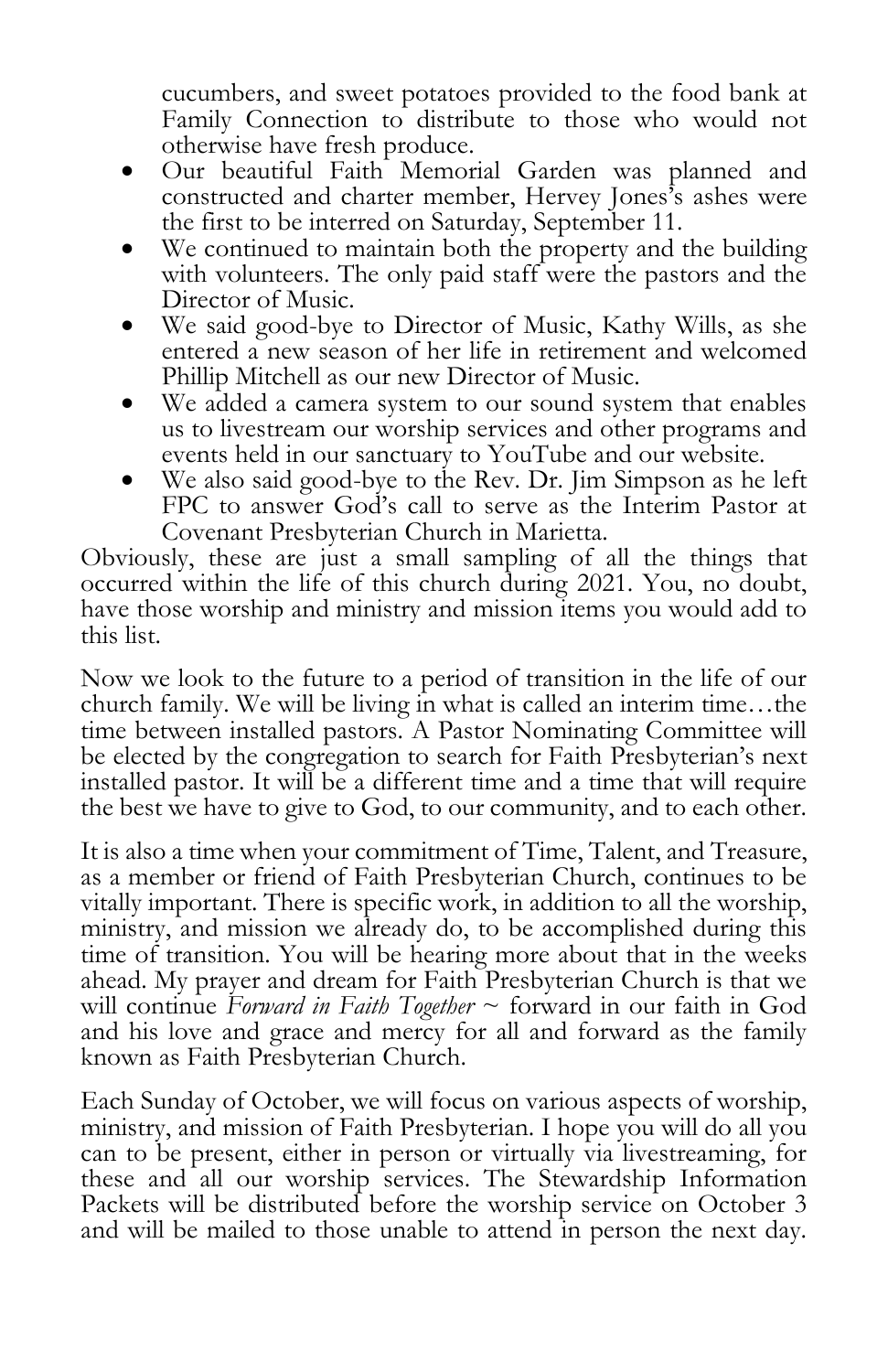We will present both our financial and time and talent commitments during the worship service on Sunday, October 31.

Each Sunday in October, we will use the following prayer as our Prayer of Dedication as we move Forward in Faith Together:

**Gracious God, creator of the world, giver of all that is good, bless the gifts and the offerings we bring to you today.**

**Our pledges and gifts represent our work, our hopes, and our dreams and we offer them in thanksgiving for all we have received.**

- **May they be the first fruits of all we have, and not what we have left over.**
- **May we see our commitments as our sacred offering, and not a gift of obligation or exchange.**
- **May we use them wisely for your service, as we continue to move "Forward in Faith Together".**
- **May they move us to be more faithful disciples, and energize us for lives of generosity within the family of this church.**

**In gratitude for the grace of God,**

**in the warmth of God's hospitality, and in the spirit of the generosity embodied by Christ, we dedicate our time, talent, and treasure to God's work in us and through us.**

**Thanks be to God! Alleluia! Amen.**

**Grace and Peace, Susan Haynes, Interim Pastor**



*Time and Talent stewardship displayed by our Crafty Friday ladies who are pictured painting rocks for distribution*  **"worldwide".** *Our artists from left-to-right are Diana Gnann, Lynn Hayes, Kim King, Betty Benedict, Treva Wheatley, Debbie Peterson, Frances Young and Maggie March.*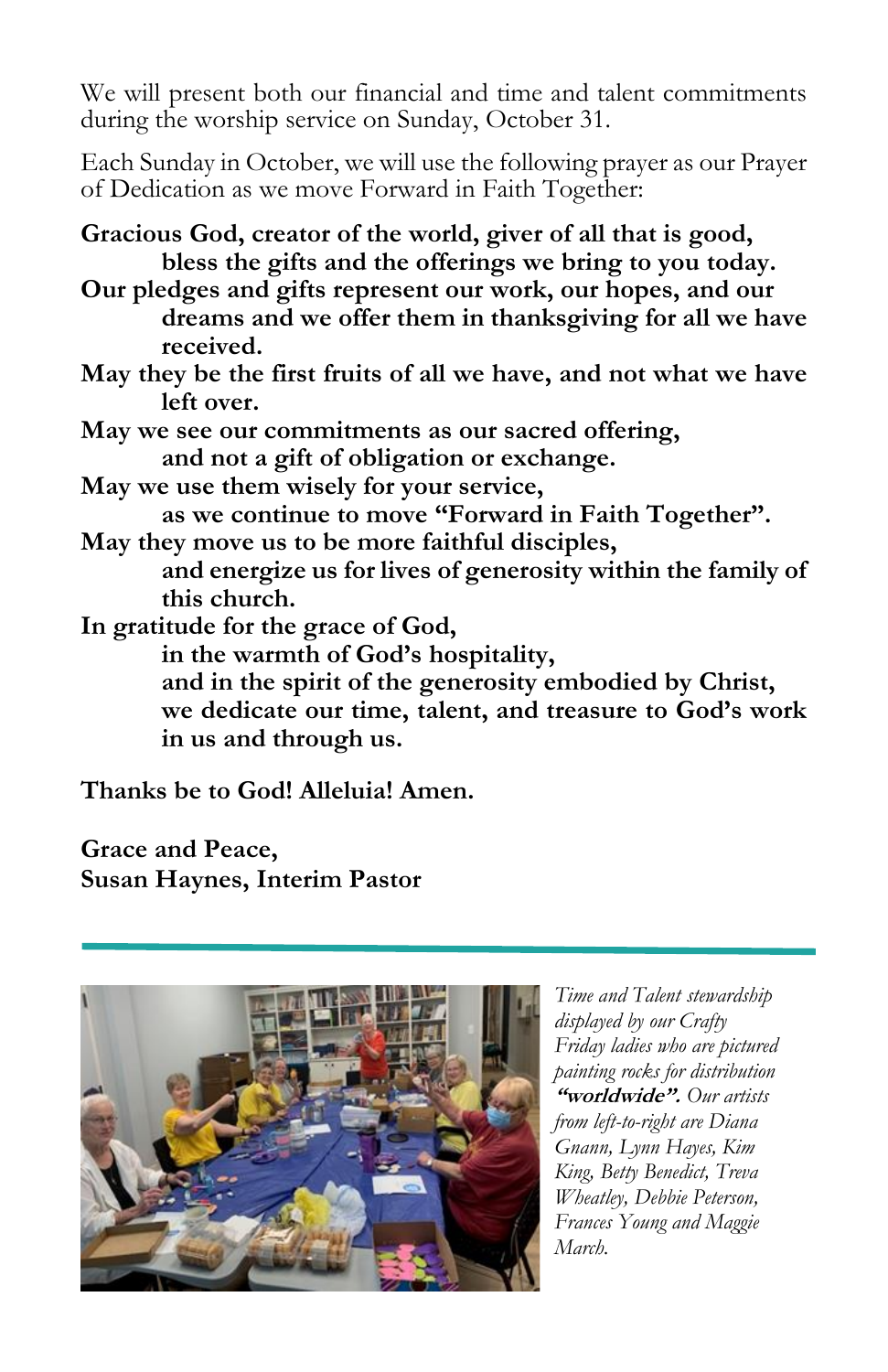#### **FAITH PRESBYTERIAN CHURCH OPERATING - FINANCIAL STATEMENT COMPARISON**

#### **July 31,2021 vs. July 31,2020**

| <b>ITEM</b>                            | 2021             | 2020             |
|----------------------------------------|------------------|------------------|
| <b>INCOME</b>                          |                  |                  |
| <b>Pledged Offerings</b>               | \$160,706        | \$147,460        |
| Non-Pledged Offerings                  | 21,045           | 6,715            |
| Loose Offerings                        | 925              | 954              |
| Other Offerings and Income             | <u>\$143,873</u> | <u>\$117,898</u> |
| <b>TOTAL INCOME</b>                    | \$326,549        | \$273,027        |
|                                        |                  |                  |
| DISBURSEMENTS/EXPENSES                 |                  |                  |
| Personnel Salary & Benefits            | \$<br>83,049     | 69,225           |
| Spiritual Development                  | 15,592           | 13,527           |
| (Worship/Discipleship)                 |                  |                  |
| <b>Mission &amp; Outreach</b>          | 15,423           | 14,376           |
| <b>Congregational Care</b>             | 1,155            | 1,097            |
| <b>Administrative &amp; Facilities</b> | 56,836           | 51,647           |
| <b>Future for Faith (F3) Fund</b>      |                  | <u>1,350</u>     |
| <b>TOTAL EXPENSES</b>                  | \$172,055        | \$151,221        |
|                                        |                  |                  |



*Members of our Faith Choir pictured with our new music director Phillip Mitchell. All are looking forward to live singing returning to our Sunday worship services hopefully, soon.*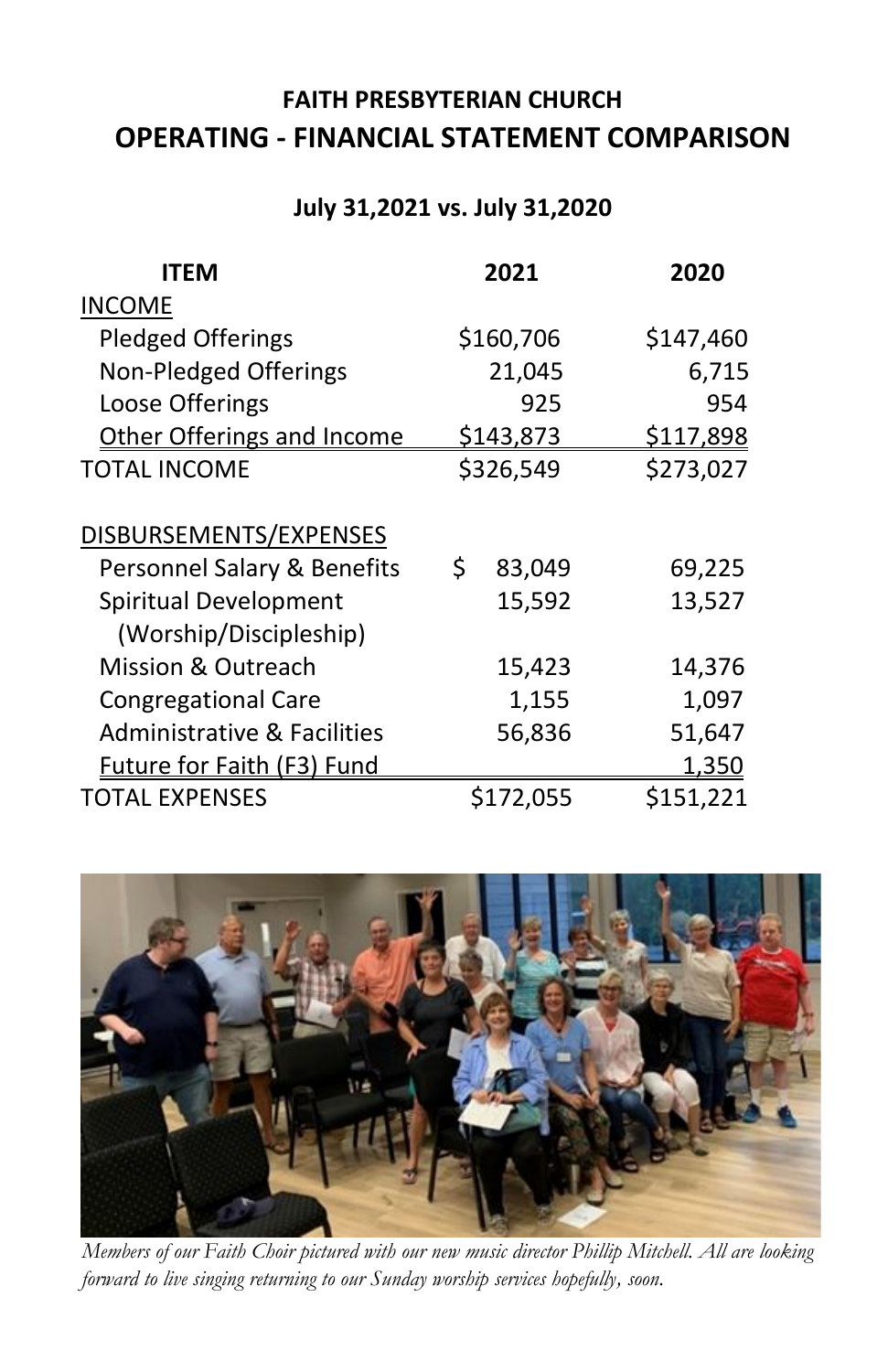#### **HOW WE SPEND OUR MONEY – 2021**

This Narrative Budget Summary shows major expense items including the allocation of the minister's salary and benefits into the major categories of our Church life. The pastor's salary and benefits are divided into the proportion of time that the pastor spends in that category. The dollar figures shown in each category are calculated using the 2021 operating budget of \$282,594 that was approved by the Session.

#### **Spiritual Development (Worship & Discipleship – 27% of Total Expenses) - \$76,116**

Direct expenses include the Church Director of Music salary, pulpit supply fees, worship bulletins, music supplies, communion supplies, Discipleship supplies and publications, faith group publications and Lenten/Advent and other special studies. 30% of the minister's compensation which includes sermon preparation and design of worship services, and preparation for teaching of special studies is allocated to this category.

#### **Congregational Care - (17% of Total Expenses) - \$47,444**

Direct expenses include greeting cards, postage stamps and luncheon supplies, food/snacks.  $30\%$  of the minister's compensation which includes hospital and home visitations, support for the Shepherds as well as church Fellowship activities is allocated to this category.

#### **Mission/Outreach - (21% of Total Expenses) - \$58,729**

Special offerings to various local and national agencies and the Cherokee Presbytery Unified Benevolences. Outreach into the community including sending letters, contacting visitors, advertising, the Summer Meals program, and working with other community agencies and churches. 20% of the minister's compensation is allocated to this category.

#### **Administrative/Facilities/Finance (35% of Total Expenses) - \$100,304**

Direct expenses include leasing the church facilities, utilities, multiperil insurance, maintenance of equipment, corporate registration, office/Session supplies, postage, printing and copying, General Assembly per capita assessment, paid advertising, Chamber of Commerce membership, and web site development. 20% of the minister's compensation is allocated to this category for administrative work related to the Session and Presbytery and to the life of the congregation.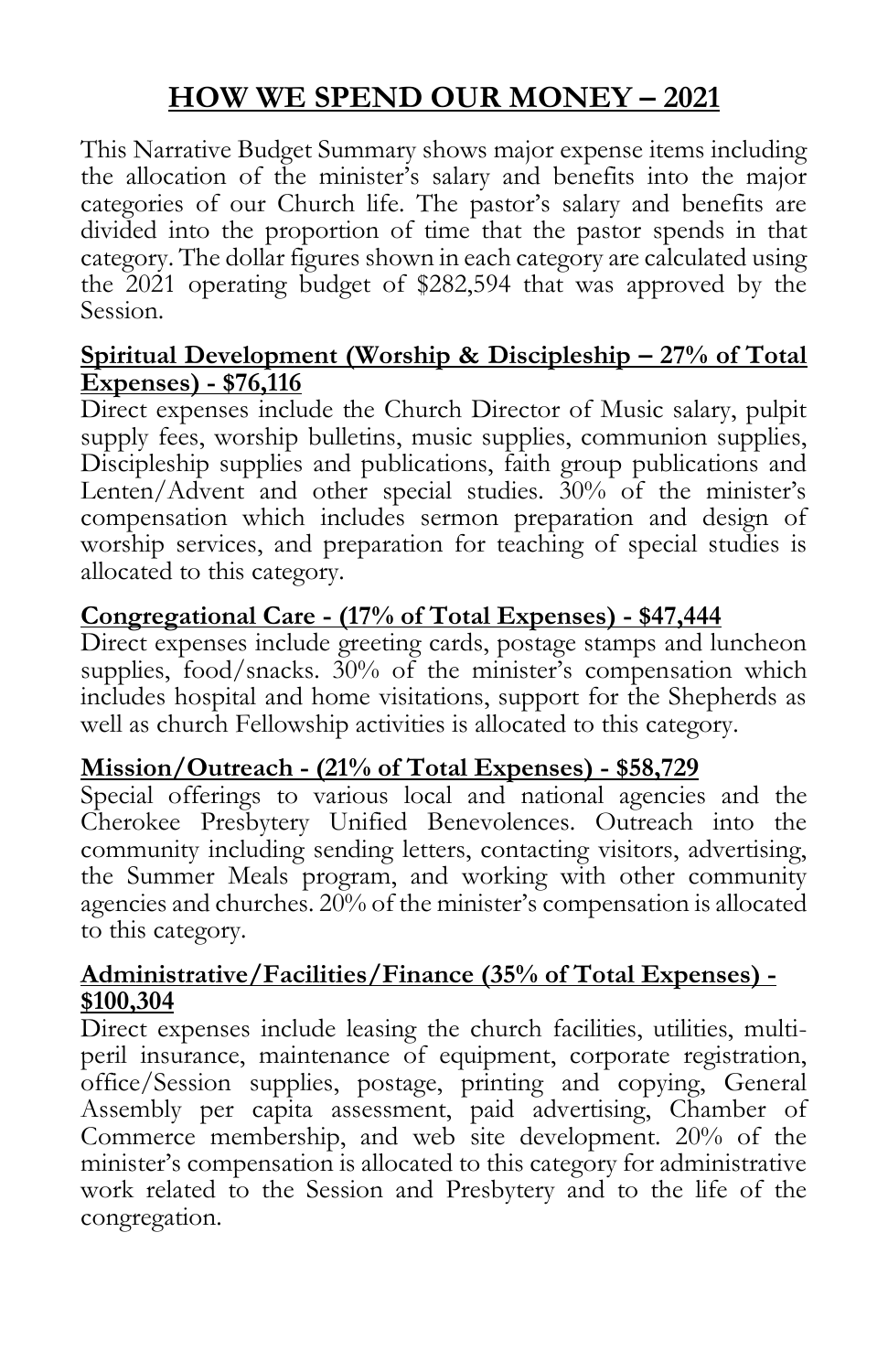## **FPC BUDGET SUMMARY 2021 "How We Spent Our Money"**



This is the monetary narrative of Faith Presbyterian Church. But there is so much more in the story of Faith PC. Please take time to read all the Stewardship Booklet.

**Thanks, The Stewardship Committee**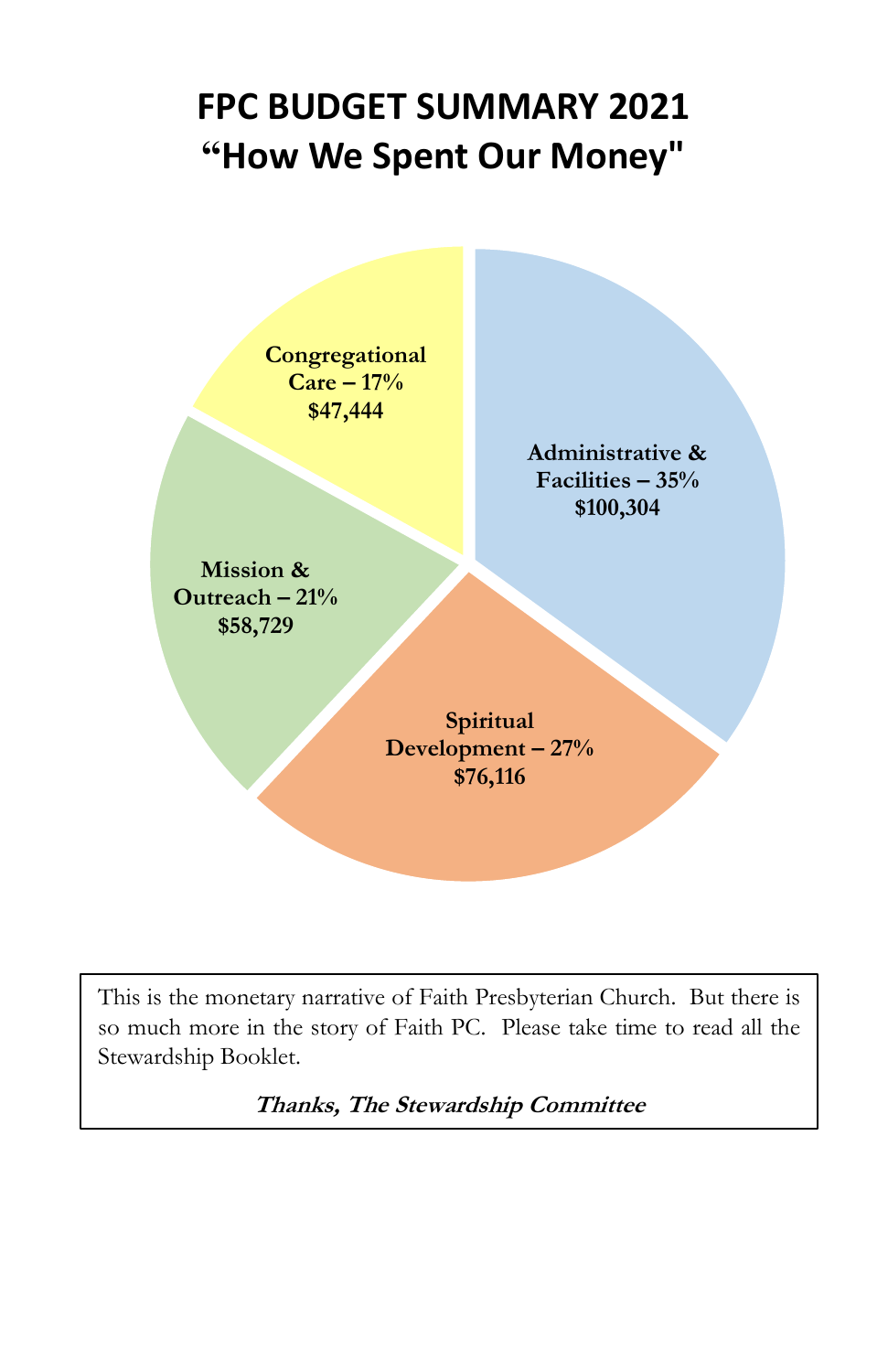#### **Session of Faith Presbyterian Church**

| Class of 2021   | Lynn Hayes       | Rick Borden                    |  |
|-----------------|------------------|--------------------------------|--|
|                 | Janiece Glascock |                                |  |
| Class of $2022$ | Randy Griggs     | Chris Martinez                 |  |
|                 | Carl Riggs       |                                |  |
| Class of 2023   |                  | Candy Frank - Clerk of Session |  |
|                 | Linda Ray        | <b>Bill Young</b>              |  |
| Elders Elect:   | Terri Charron    | Sylvia Goodyear                |  |
|                 | Al Gnann         |                                |  |

#### **Vision Statement**

Called by God to be Faith Presbyterian Church of the North Georgia Mountains, we welcome all to join together to worship God.

Committed to following Jesus' example, we joyfully share God's love, grace, and gifts with all in our church family and community.

Led by the Holy Spirit, we invite all to grow spiritually in this community of Faith.

#### **Mission Statement:**

By God's love and grace, we are Called, Committed, and Led.

#### **Our Priorities 2021:** *(Adopted by the Session at the Session Retreat*

*November 2021):*

- Pursue a sustainable way, including volunteer support, of video streaming (Zoom) for worship and other events. Identify creative opportunities to safely engage, worship, and learn together, recognizing the continued challenge of COVID-19.
- Increase membership and participation through connecting with and serving those who reside in and beyond our community.
- Continue as a spiritual community worshiping God by the sharing of our time, talent, and treasure.
- Equip and encourage all to follow in Jesus' footsteps and to show God's love, grace, and care.
- Develop effective church leaders.
- Expand effective communication to include appropriate use of technology and social media.
- Continue to transition to our new church facility.
- Invite continuing participation in our "Growing in Faith Together" campaign (GIFT) supporting our ongoing life and witness.